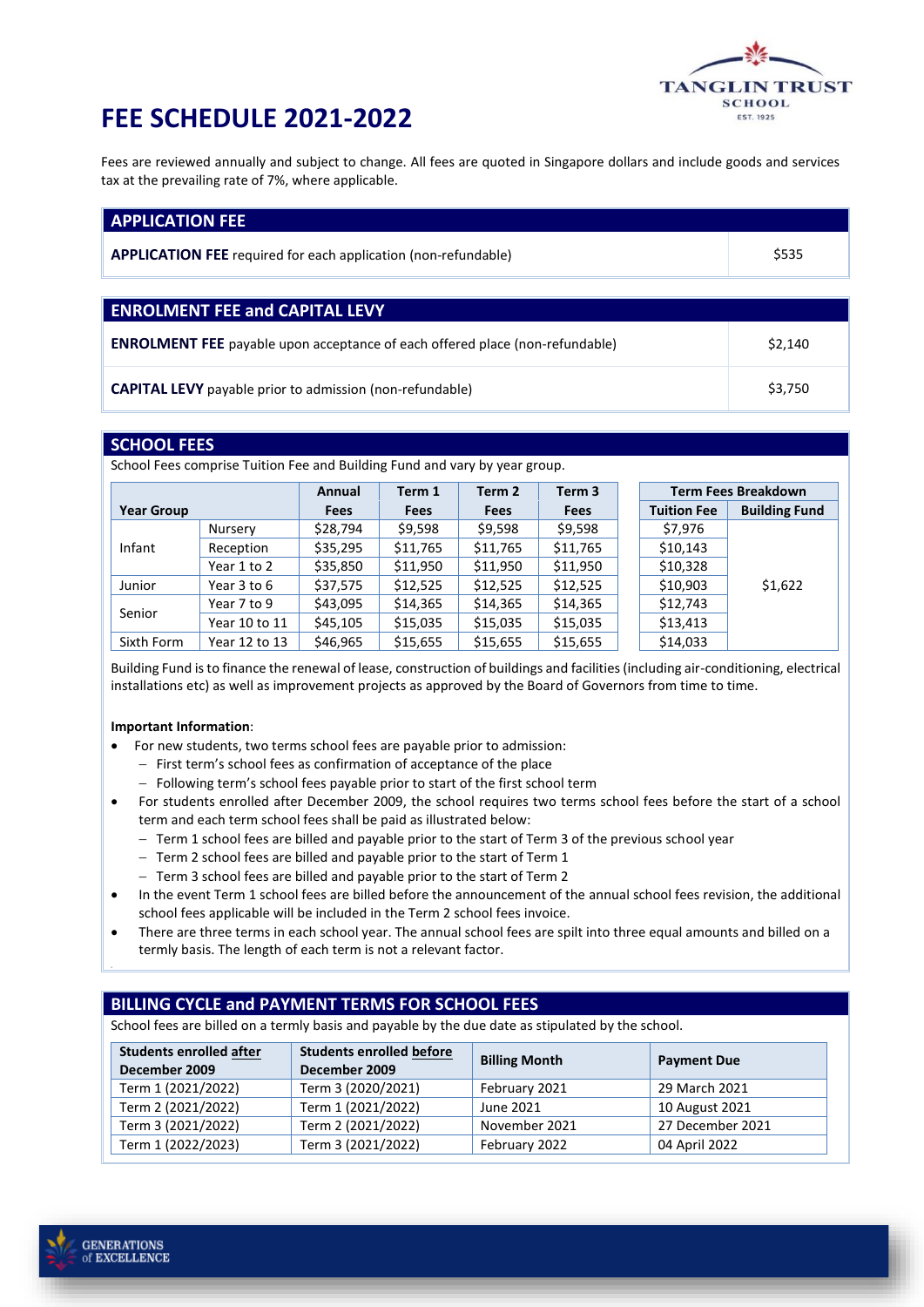

## **FEE SCHEDULE 2021-2022**

## **EXAMINATION FEES**

External examinations fees for GCSE, IGCSE, A Level or IB Diploma are not included in the school fees invoice and are billed separately at the appropriate time of the year (usually December or January for IB and March or April for GCSE, IGCSE and A Level). Fees are payable by the due date stipulated by the school and are generally payable prior to the examination sessions.

Examination fees include registration and subject fees set by examination boards and handling charges covering courier charges, invigilation cost etc.

#### **OTHER COSTS**

Families may incur additional costs during enrollment and these costs include, but are not limited to the following:

| <b>Bus Transport</b>                | Bus fees are set by the service provider and invoiced directly by them.                                                                                                                                                                                     |
|-------------------------------------|-------------------------------------------------------------------------------------------------------------------------------------------------------------------------------------------------------------------------------------------------------------|
| <b>Food Services</b>                | Infant school students are required to bring their own snacks and lunches.<br>Junior and Senior school students can access the food services available at canteens and<br>cafes throughout the school and payment is made directly to the school's caterer. |
| <b>Uniforms</b>                     | Sold separately at the School Shop.                                                                                                                                                                                                                         |
| Books and other school<br>resources | School fees include textbooks and exercise books.<br>Replacement of lost or damaged textbooks, exercise books, library books and other school<br>resources are expected to be funded by the student/family.                                                 |
| <b>Technology</b>                   | Students from Year 6 to Year 13 are required to have their own personal mobile<br>technology device to support their learning.<br>Full details of the requirements for each year group are published on the School's Portal.                                |
| <b>Trips and Activities</b>         | Costs for outdoor education trips, overseas sports and optional trips as well as paid<br>activities and events on offer by the school will be notified by the relevant departments<br>at the appropriate time in the school year.                           |

#### **REFUND OF FEES and FURTHER INFORMATION**

Information and further conditions are included in th[e Conditions Governing Enrolment and Admissions](https://resources.finalsite.net/images/v1560219933/ttsedusg/kfxdoupkrhydcfv9sjdx/conditions_governing_enrolment_and_admissions_rev_after_Dec09.pdf) which are available via the school's website [www.tts.edu.sg.](http://www.tts.edu.sg/)

#### **CONTACT US**

If you require further information on fees, please contact our team a[t schoolfees@tts.edu.sg.](mailto:schoolfees@tts.edu.sg)